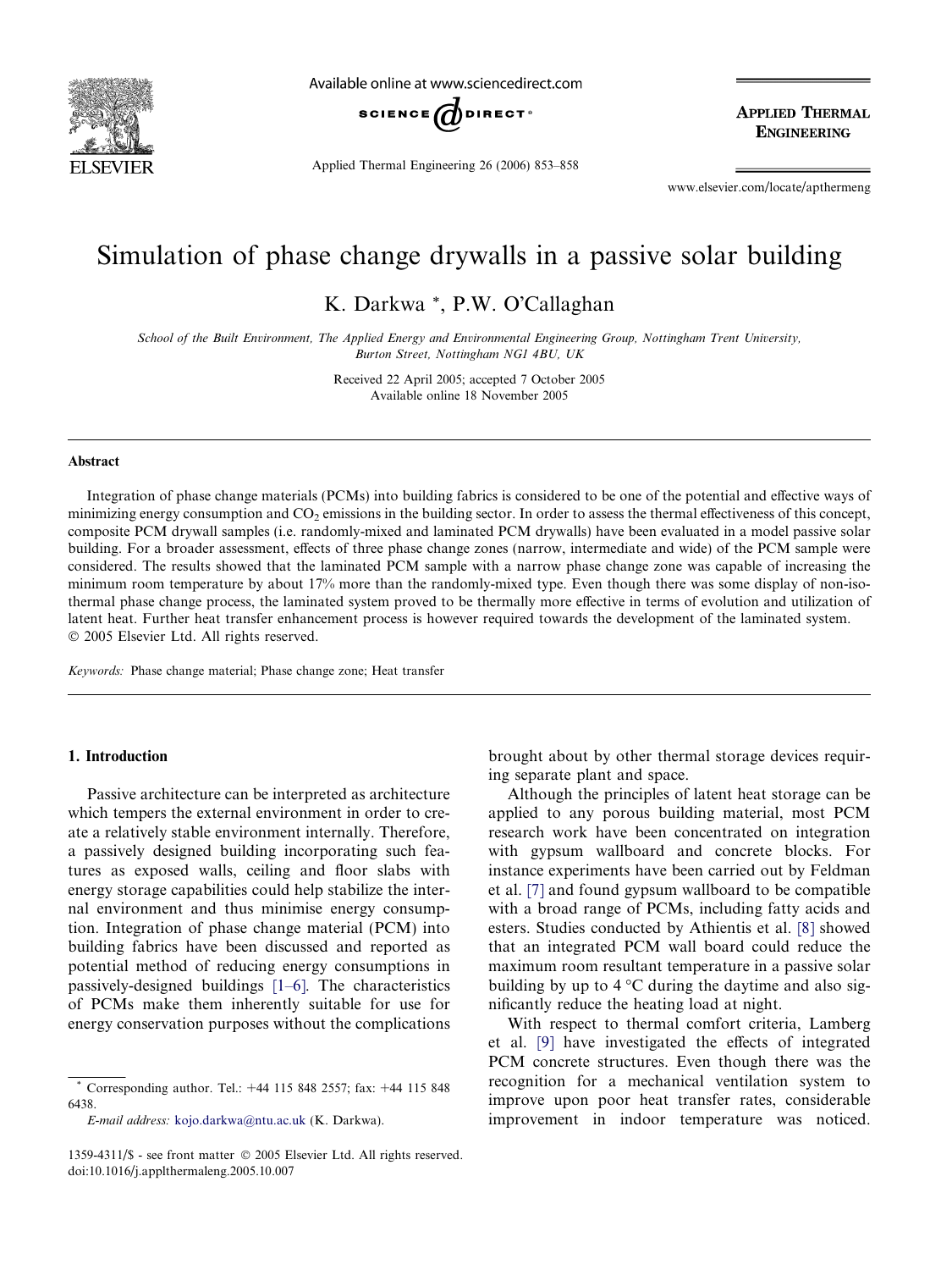#### Nomenclature

| $\overline{A}$ | area $(m^2)$                           | Suł    |
|----------------|----------------------------------------|--------|
|                | specific heat capacity $(J/kg K)$      | eff    |
|                | intensity of solar radiation $(W/m^2)$ | g<br>. |
| $\overline{N}$ | number of air changes $(Ac/h)$         |        |
|                | heat $(W)$                             |        |
| U              | U-value $(W/m^2 K)$                    |        |
| V              | volume $(m^3)$                         |        |
| Т              | temperature $(^{\circ}C)$              | m      |
|                | time(s)                                | r      |
|                |                                        | S      |
| Greek symbols  |                                        | W      |
| α              | heat transfer coefficient $(W/m^2 K)$  | su     |
| $\rho$         | density $(kg/m^3)$                     |        |
|                | transmission coefficient through glass |        |

Darkwa et al. [\[10–13\]](#page--1-0) have analytically and experimentally evaluated two integrated gypsum-based PCM systems (i.e. randomly-mixed and laminated PCM systems) and found the thermal performance of the laminated-PCM system to be about 18% better than the randomly-mixed type. However these studies were limited to narrow boundary conditions and assumptions. The present study is therefore intended to simulate the practical performance of both the randomly-mixed and laminated PCM systems in a passively-designed model room.

#### 2. Model room description

[Fig. 1\(](#page--1-0)a) shows a diagram of the model room measuring  $3 \text{ m} \times 4 \text{ m} \times 2.5 \text{ m}$  high. It also has one window measuring  $1.5 \text{ m} \times 1 \text{ m}$  and facing south. The walls are of lightweight construction with the interior surfaces lined with 12 mm thick PCM wallboard. Both drywall samples contain the same amount (16.7 mass%) of PCM but the laminated sample ([Fig. 1](#page--1-0)(b)) consists of 2 mm and 10 mm separate layers of PCM and gypsum respectively whilst the randomly-mixed type [\(Fig. 1\(](#page--1-0)c)) is made up of one layer of PCM and gypsum mixed together.

#### 3. Mathematical modelling

#### 3.1. Energy equations for PCM wall boards

The equations presented here are based on previous studies by Darkwa et al. [\[9,10\]](#page--1-0) as follows:

For the randomly-mixed type, a three-dimensional energy equation was considered as

| Subscripts and superscripts |               |  |
|-----------------------------|---------------|--|
| eff                         | effective     |  |
|                             | glazing       |  |
| $\frac{g}{i}$               | initial       |  |
| j                           | nodal point   |  |
| L                           | latent        |  |
| 1                           | liquid phase  |  |
| m                           | melting phase |  |
| r                           | a room air    |  |
| S                           | solid phase   |  |
| W                           | wall          |  |
| su                          | sundry        |  |
|                             |               |  |

$$
\frac{\partial}{\partial x}\left(k\frac{\partial T}{\partial x}\right) + \frac{\partial}{\partial y}\left(k\frac{\partial T}{\partial y}\right) + \frac{\partial}{\partial z}\left(k\frac{\partial T}{\partial z}\right) = \rho\frac{\partial H}{\partial t}
$$
\n
$$
= \rho\frac{\partial}{\partial t}\int C_{\text{eff}} dT.
$$
\n(1)

The laminated type was reduced to one-dimensional energy equation as

$$
\frac{\partial}{\partial x}\left(k\frac{\partial T}{\partial x}\right) = \rho \frac{\partial H}{\partial t} = \rho \frac{\partial}{\partial t} \int C_{\text{eff}} dT, \qquad (2)
$$

where  $H$  is the enthalpy and expressed for isothermal phase change process as

$$
H(T) = \int \rho C_{\rm eff}(T) dT.
$$
 (3)

For phase change process over an interval of  $T_s$  to  $T_1$ , the enthalpy is expressed as

$$
H(T) = \int_{T_j}^{T_s} \rho C_s(T) dT + \int_{T_s}^{T} \left[ \rho \left( \frac{dQ_L}{dT} \right) + \rho C_m(T) \right] d
$$
  
\n
$$
T (T_s < T \leq T_1),
$$
  
\n
$$
C^{T_s} \qquad C^{T_1}
$$
\n(4)

$$
H(T) = \int_{T_j}^{T_s} \rho C_s(T) dT + \rho Q_L + \int_{T_s}^{T_1} \rho C_m(T) dT + \int_{T_1}^{T} \rho C_l(T) dT (T \ge T_1).
$$
 (5)

Now by considering identical properties for both liquid and solid phases the effective heat capacity can be, written in the Gaussian format as

$$
C_{\rm eff} = C_{\rm s} + a e^{-0.5\left(\frac{T - T_{\rm m}}{b}\right)^2},\tag{6}
$$

where  $a$  is the total amount of latent heat and  $b$  is the width of phase change zone.